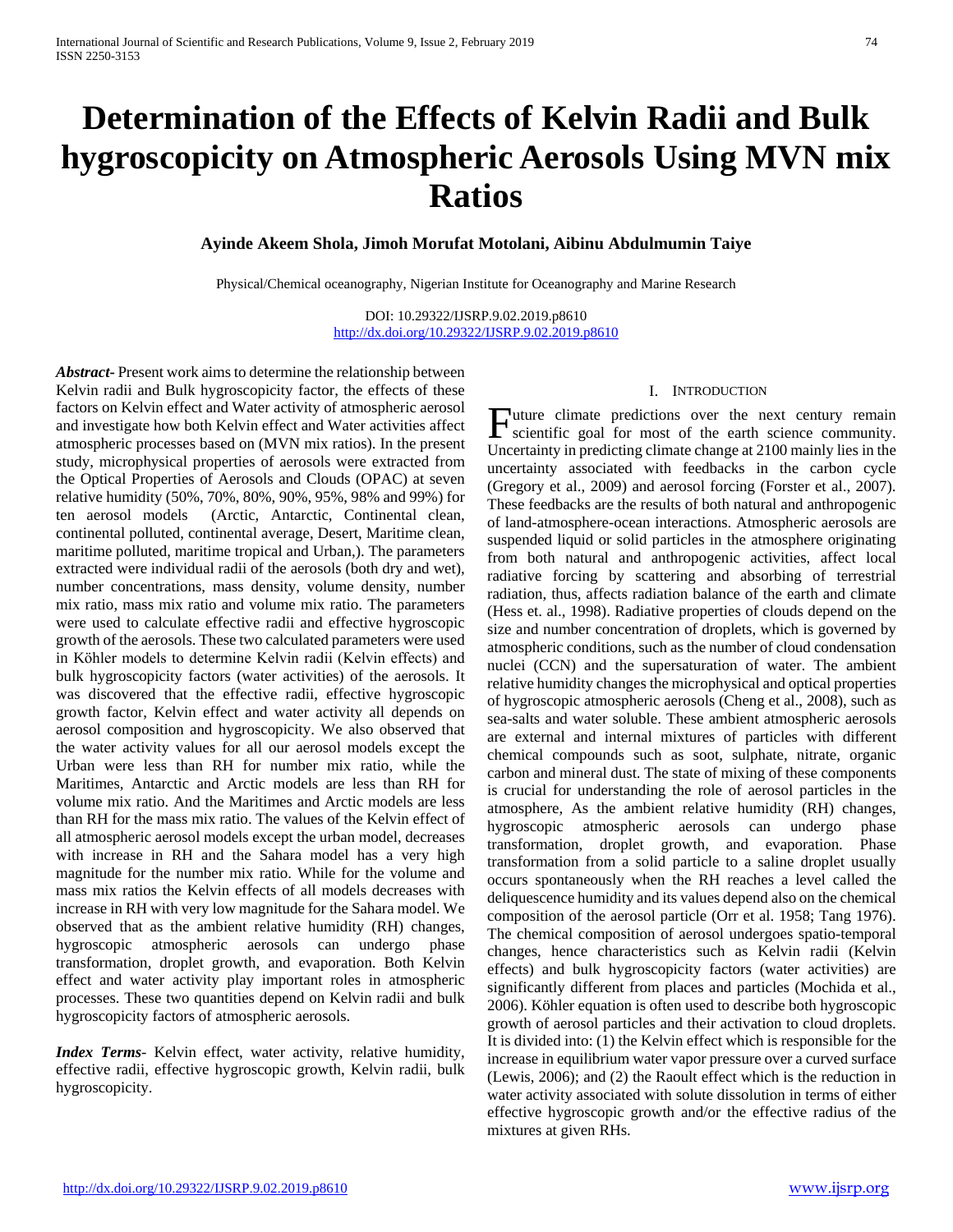In the work of Kreidenweis et al. (2005a), the use of water uptake data for particles below water saturation to calculate the water activity as a function of solute weight percent, extrapolating to dilute solution concentrations relevant to describing equilibria at supersaturated vapor conditions was investigated. Water uptake data for RH below about 95% were obtained using the humidified tandem differential mobility analyzer (HTDMA). The HTDMA measures the water uptake of a nearly monodisperse aerosol at a controlled temperature and relative humidity. A method was outlined for determining  $a_w$  as a function of solution composition from HTDMA measurements (Brechtel and Kreidenweis, 2000b; Prenni et al., 2001; Rader and McMurry, 1986). The HTDMA measures the hygroscopic diameter growth factor, *GF*, of particles at RH< 95%, where *GF* is defined as the ratio of the diameter in equilibrium with water vapor at the relative humidity, RH, to the dry diameter, the latter was measured at RH<95%. The use of HTDMA data for determining solution water activities was proposed by Brechtel and Kreidenweis (2000a, b); and their methodology was adapted to a different water activity expression. (B.I Tijjani and G.S.M Galadanci 2015) studied volume, mass and number base ratio for six aerosol type i.e. Arctic, Antarctic, Continental, Desert, Maritime and Urban, it was observed that hygroscopicity increases exponentially with relative humidity at every aerosol type.

 In this study, nvm based microphysical properties such as individual radii of the aerosols (both dry and wet), number concentrations, mass density, volume density, number mix ratio, mass mix ratio and volume mix ratio were used to study ten types of atmospheric aerosols.

#### II. METHODOLOGY

 In the present study, microphysical properties of ten atmospheric aerosols type were extracted from Optical Properties of Aerosols and Clouds (OPAC) Table 2.1 and 2.2 shows composition and microphysical properties of aerosol types extracted from OPAC respectively. The *sol* and *ns* show that the aerosols are soluble and insoluble respectively; the *inso* represents the *water-insoluble* part of aerosol particles and consist mostly of soil particles with a certain amount of organic material. The *waso* represents the *water-soluble* part of aerosol particles that originates from gas to particle conversion and consist of various kinds of sulfates, nitrates and also organic water-soluble substances, thus, it contains more than only the sulfate aerosol that is often used to describe anthropogenic aerosols. The *soot* component is used to represent absorbing black carbon, carbon is not soluble in water and therefore the particles are assumed not to grow with increasing relative humidity. The *ssam* and *sscm* are *sea-salt accumulation and coarse modes* particles respectively and they consist of various kinds of salt contained in seawater. The *suso* is *sulfate* component (75% H2SO4) used to describe the amounts of sulfates found in the Antarctic aerosols. *Mineral nucleation mode (minm), Mineral accumulation mode (miam),* and *Mineral coarse mode (micm)* are mineral aerosols or desert dusts produced in arid regions, they consist of a mixture of quartz and clay minerals and are modeled with three modes to allow considering increasing relative number of large particles for increasing turbidity. The *mitrate mineral transported (mitr)* is used to describe desert dust that is transported over long distances with a reduced number of large particles.

| Aerosol<br>models | Components | $N_i$<br>$\text{cm}^3$ | $M_i$ (µgm<br>3) | $V_i$<br>$(\mu$ cm <sup>-3</sup> ) | Number<br>mix ratio | Mass mix<br>ratio $(m_i)$ | Volume<br>mix ratio |
|-------------------|------------|------------------------|------------------|------------------------------------|---------------------|---------------------------|---------------------|
|                   |            |                        |                  |                                    | $(n_i)$             |                           | $(v_j)$             |
|                   |            |                        |                  |                                    |                     |                           |                     |
| Continental       | waso (sol) | 2600                   | 5.2              | $3.66E + 6$                        | 1.0                 | 0.591                     | 0.673               |
| clean             | inso (ns)  | 0.15                   | 3.6              | $1.78E + 6$                        | 5.77E-5             | 0.409                     | 0.327               |
| Continental       | waso (sol) | 7000                   | 14.0             | $9.85E + 6$                        | 0.458               | 0.583                     | 0.653               |
| average           | inso (ns)  | 0.4                    | 9.5              | $4.75E + 6$                        | $2.61E-5$           | 0.396                     | 0.315               |
|                   | soot (ns)  | 8300                   | 0.5              | $4.97E + 5$                        | 0.542               | 0.021                     | 0.0329              |
| Continental       | waso (sol) | 15700                  | 31.4             | $22.08E + 6$                       | 0.314               | 0.658                     | 0.707               |
| polluted          | inso (ns)  | 0.6                    | 14.2             | $7.12E + 6$                        | $0.12E-4$           | 0.298                     | 0.228               |
|                   | soot (ns)  | 34300                  | 2.1              | $20.52E + 5$                       | 0.686               | 0.044                     | 0.0656              |
| Urban             | waso (sol) | 28000                  | 56.0             | $3.94E+7$                          | 0.177               | 0.563                     | 0.606               |
|                   | inso(ns)   | 1.5                    | 35.8             | $1.78E + 7$                        | 9.49E-6             | 0.358                     | 0.274               |
|                   | soot (ns)  | 1.3E5                  | 7.8              | $7.78E + 6$                        | 0.823               | 0.079                     | 0.12                |
| Sahara            | waso (sol) | 2000                   | 4.0              | $2.81E + 6$                        | 0.87                | 0.018                     | 0.0177              |
|                   | minm (ns)  | 269.5                  | 7.5              | $2.88E + 6$                        | 0.117               | 0.033                     | 0.0331              |
|                   | miam (ns)  | 30.5                   | 168.7            | $6.49E+7$                          | 1.33E-2             | 0.747                     | 0.746               |
|                   | micm (ns)  | 0.142                  | 45.6             | $1.77E + 7$                        | 6.17E-5             | 0.202                     | 0.203               |
| Maritime          | waso (sol) | 1500                   | 3.0              | $2.11E + 6$                        | 0.987               | 0.071                     | 0.0705              |
| clean             | ssam (sol) | 20                     | 38.6             | $3.0E + 7$                         | 1.32E-2             | 0.908                     | 0.909               |
|                   | sscm (sol) | $3.2E-3$               | 0.9              | $6.64E + 5$                        | $2.11E-6$           | 0.021                     | 0.0201              |
| Maritime          | waso (sol) | 3800                   | 7.6              | $5.35E + 6$                        | 0.422               | 0.160                     | 0.16                |
| polluted          | ssam (sol) | 20                     | 38.6             | $3.1E + 5$                         | $2.22E-3$           | 0.814                     | 0.815               |
|                   | sscm (sol) | $3.2E-3$               | 0.9              | $3.0E + 8$                         | 3.56E-7             | 0.019                     | 0.018               |

**Table 2.1 Composition of Aerosol Models at 50% RH**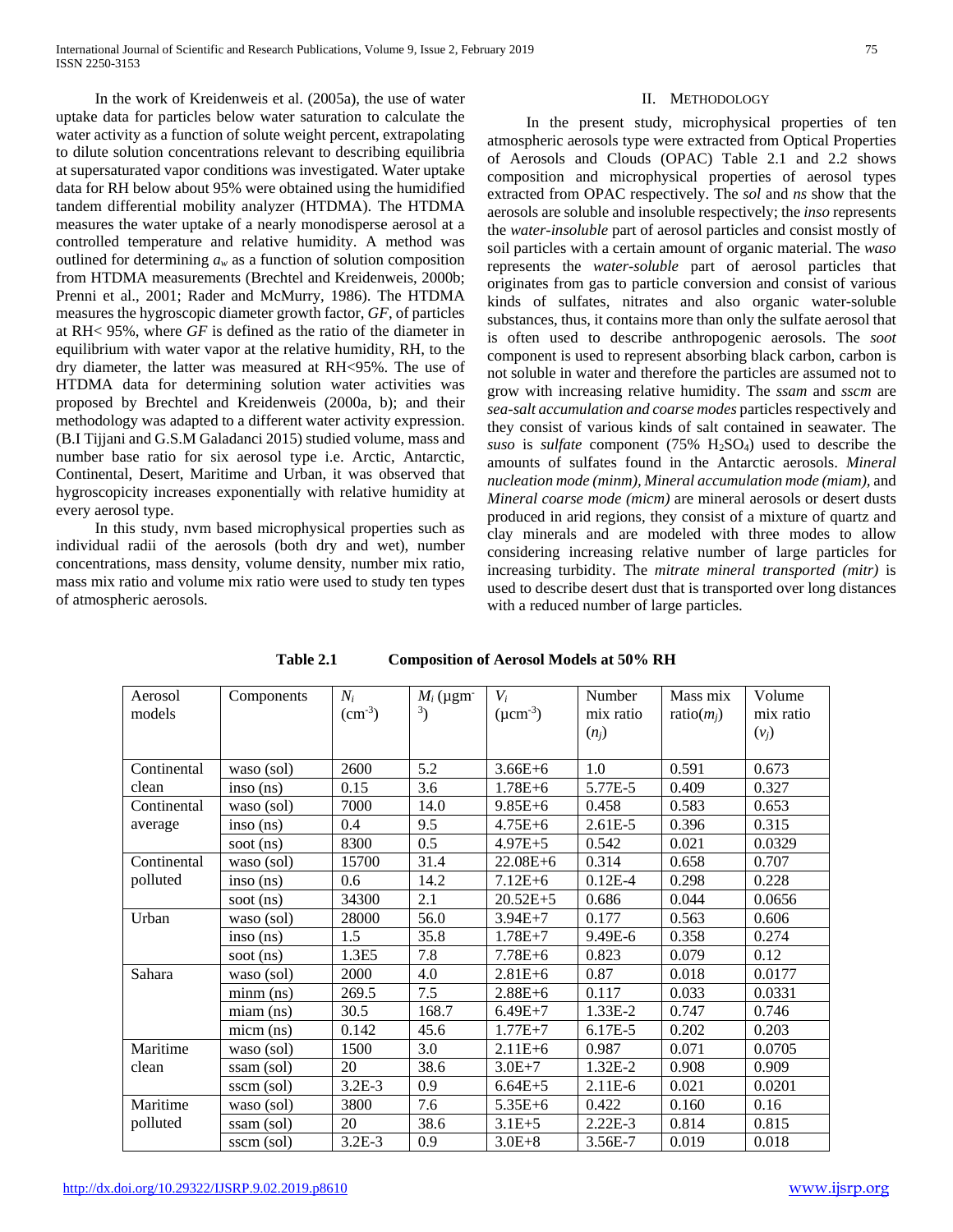International Journal of Scientific and Research Publications, Volume 9, Issue 2, February 2019 76 ISSN 2250-3153

|           | soot (ns)   | 5180     | 0.3  | $6.64E + 5$  | 0.576       | 0.006 | 0.00653 |
|-----------|-------------|----------|------|--------------|-------------|-------|---------|
| Maritime  | waso (sol)  | 590      | 1.2  | $8.30E + 5$  | 0.983       | 0.058 | 0.0565  |
| tropical  | ssam (sol)  | 10       | 19.3 | $1.50E + 7$  | $1.67E-2$   | 0.928 | 0.927   |
|           | sscm (sol)  | $1.3E-3$ | 0.3  | $2.70E + 5$  | $2.17E-6$   | 0.014 | 0.0167  |
| Arctic    | waso (sol)  | 1300     | 2.6  | $18.29E + 5$ | 0.197       | 0.328 | 0.3804  |
|           | inso(ns)    | 0.01     | 0.2  | $11.87E + 4$ | $1.52E-6$   | 0.029 | 0.03477 |
|           | ssam (sol)  | 1.9      | 3.7  | $28.48E + 5$ | 2.88E-4     | 0.544 | 0.5384  |
|           | soot $(ns)$ | 5300     | 0.3  | $31.69E + 4$ | 0.803       | 0.044 | 0.04643 |
| Antarctic | suso (sol)  | 42.9     | 2.0  | $1.63E + 6$  | 0.998       | 0.910 | 0.9209  |
|           | ssam (sol)  | $0.5E-1$ | 0.1  | $7.05E+4$    | 1.09E-3     | 0.045 | 0.0411  |
|           | $mitr$ (ns) | $0.5E-2$ | 0.1  | $3.24E + 4$  | $1.23E - 4$ | 0.045 | 0.03805 |

| <b>Table 2.2</b> | Microphysical Properties of Aerosol Models at 50% RH Extracted from OPAC. |
|------------------|---------------------------------------------------------------------------|
|------------------|---------------------------------------------------------------------------|

| Aerosol<br>models | Components  | Minimum<br>radius $(\mu m)$ | Maximum<br>radius $(\mu m)$ | Density<br>$(gcm-3)$ | $R_{\rm mod}$<br>(wet)<br>$(\mu m)$ | $R_{\rm mod}$<br>(dry)<br>$(\mu m)$ |
|-------------------|-------------|-----------------------------|-----------------------------|----------------------|-------------------------------------|-------------------------------------|
|                   |             |                             |                             |                      |                                     |                                     |
| Continental       | waso (sol)  | $6.0E-3$                    | 25                          | 1.42                 | $2.62E - 2$                         | 2.12E-2                             |
| clean             | inso(ns)    | $5.0E-3$                    | 20                          | $\overline{2}$       | 4.71E-1                             | 4.71E-1                             |
| Continental       | inso(ns)    | 5.0E-3                      | 20                          | $\overline{2}$       | 4.71E-1                             | 4.71E-1                             |
| average           | waso (sol)  | $6.0E-3$                    | 25                          | 1.42                 | $2.62E-2$                           | 2.12E-2                             |
|                   | soot (ns)   | 5.0E-3                      | 20                          | 1                    | 1.18E-2                             | 1.18E-2                             |
| Continental       | inso(ns)    | 5.0E-3                      | 20                          | $\overline{2}$       | 4.71E-1                             | 4.71E-1                             |
| polluted          | waso (sol)  | $6.0E-3$                    | 25                          | 1.42                 | 2.62E-2                             | 2.12E-2                             |
|                   | soot (ns)   | 5.0E-3                      | 20                          | 1                    | 1.18E-2                             | 1.18E-2                             |
| Urban             | waso (sol)  | $6.0E-3$                    | 25                          | 1.42                 | 2.62E-2                             | 2.12E-2                             |
|                   | inso (ns)   | 5.0E-3                      | 20                          | $\overline{c}$       | 4.71E-1                             | 4.71E-1                             |
|                   | soot (ns)   | $5.0E-3$                    | 20                          | 1                    | 1.18E-2                             | 1.18E-2                             |
| Sahara            | waso (sol)  | $6.0E-3$                    | 25                          | 1.42                 | 2.62E-2                             | 2.12E-2                             |
|                   | minm (ns)   | $5.0E-3$                    | 20                          | 2.6                  | $7.0E-2$                            | $7.0E-2$                            |
|                   | miam (ns)   | 5.0E-3                      | 20                          | 2.6                  | 3.9E-1                              | 3.9E-1                              |
|                   | micm (ns)   | 5.0E-3                      | 20                          | 2.6                  | 1.9                                 | 1.9                                 |
| Maritime          | waso (sol)  | $6.0E-3$                    | 25                          | 1.42                 | $2.62E - 2$                         | 2.12E-2                             |
| clean             | ssam (sol)  | $7.7E-3$                    | 32.2                        | 1.29                 | 3.36E-1                             | 2.09E-1                             |
|                   | sscm (sol)  | $7.7E-3$                    | 90.5                        | 1.29                 | 2.82                                | 1.75                                |
| Maritime          | waso (sol)  | $6.0E-3$                    | 25                          | 1.42                 | $2.62E - 2$                         | 2.12E-2                             |
| polluted          | soot (ns)   | 5.0E-3                      | 20                          | 1                    | 1.18E-2                             | 1.18E-2                             |
|                   | ssam (sol)  | $7.7E-3$                    | 32.2                        | 1.29                 | 3.36E-1                             | 2.09E-1                             |
|                   | sscm (sol)  | $7.7E-3$                    | 90.5                        | 1.29                 | 2.82                                | 1.75                                |
| Maritime          | waso (sol)  | $6.0E-3$                    | 25                          | 1.42                 | $2.62E - 2$                         | 2.12E-2                             |
| tropical          | ssam (sol)  | $7.7E-3$                    | 32.2                        | 1.29                 | 3.36E-1                             | 2.09E-1                             |
|                   | sscm (sol)  | $7.7E-3$                    | 90.5                        | 1.29                 | 2.82                                | 1.75                                |
| Arctic            | inso(ns)    | 5.0E-3                      | 20                          | $\overline{2}$       | 4.71E-1                             | 4.71E-1                             |
|                   | waso (sol)  | $6.0E-3$                    | 25                          | 1.42                 | 2.62E-2                             | 2.12E-2                             |
|                   | soot (ns)   | 5.0E-3                      | 20                          | 1                    | 1.18E-2                             | 1.18E-2                             |
|                   | ssam (sol)  | $7.7E-3$                    | 32.2                        | 1.29                 | 3.36E-1                             | 2.09E-1                             |
| Antarctic         | ssam (sol)  | $7.7E-3$                    | 32.2                        | 1.29                 | 3.36E-1                             | 2.09E-1                             |
|                   | $mitr$ (ns) | $2.0E-2$                    | 5                           | 2.6                  | 0.5                                 | 0.5                                 |
|                   | suso (sol)  | $7.3E-3$                    | 30.5                        | 1.25                 | 9.8E-2                              | 6.95E-2                             |

 Generally, atmospheric aerosol is a mixture of different (soluble and insoluble) components. Therefore, the information on the hygroscopicity modes was merged into an ''overall'' or ''bulk'' or ''effective'' radius and hygroscopic growth factor of the mixture. From the hygroscopic data obtained from microphysical properties of aerosols extraction using optical properties of aerosols, the effective radius for all the aerosol models was calculated using the relation

$$
r_{eff}(S) = \left(\sum_k x_k r_k^3\right)^{1/3}
$$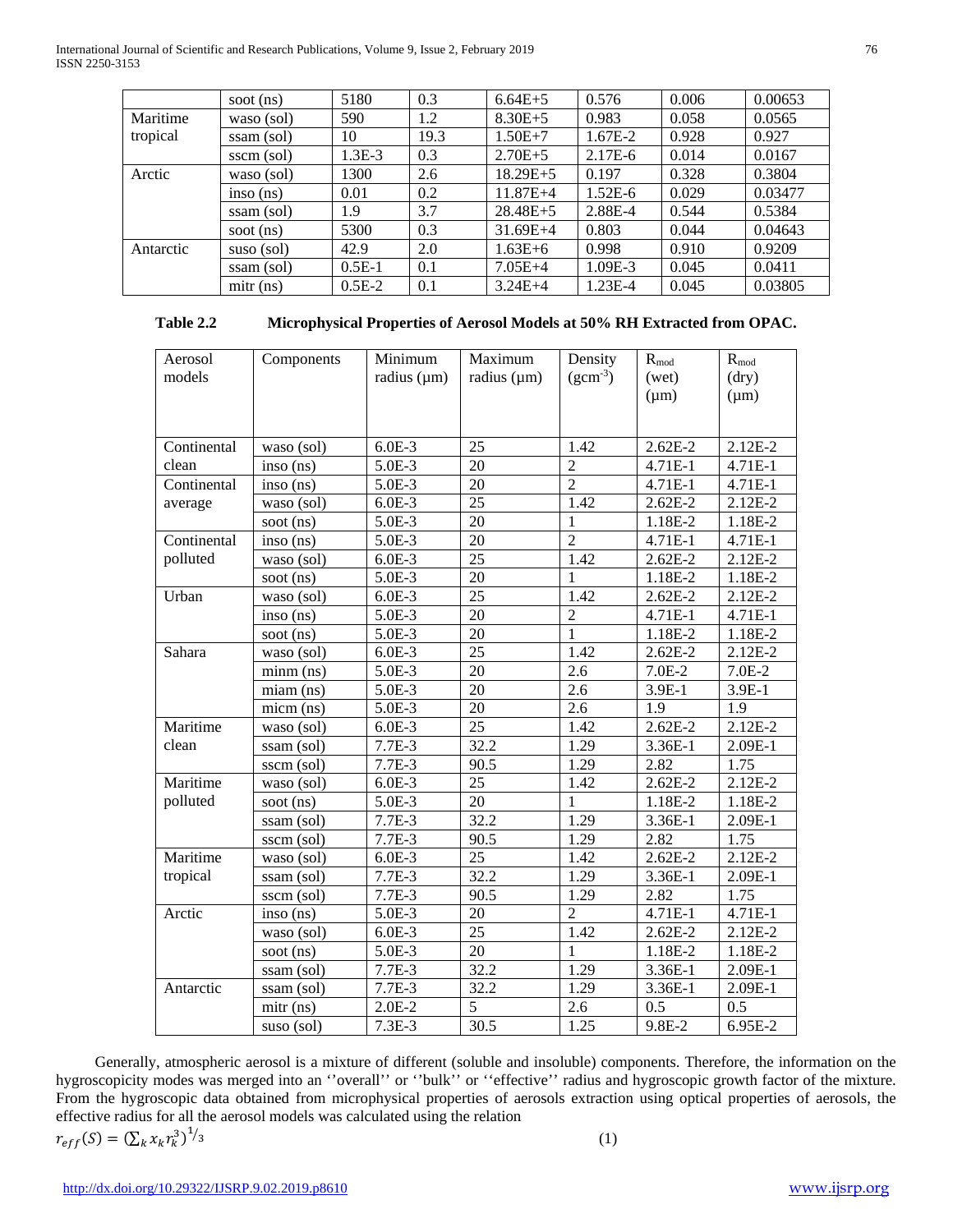<http://dx.doi.org/10.29322/IJSRP.9.02.2019.p8610> [www.ijsrp.org](http://ijsrp.org/)

International Journal of Scientific and Research Publications, Volume 9, Issue 2, February 2019 77 ISSN 2250-3153

where,  $a_w$  denotes the water activity or Raoult term, and  $K_e$  is the Kelvin effect.

where, *S* is taken for eight values 0%, 50%, 70%, 80%, 90%, 95%, 98% and 99% RH and the summation were performed over all compounds present in the particles and  $x_k$  represent their respective volume fractions or number fractions and mass fractions using the Zdanovskii-Stokes-Robinson relation (ZSR relation; Sjogren et al., 2007; Stokes and Robinson, 1966; Meyer et al., 2009; Stock et al., 2011).

 The calculated effective radii for number, volume and mass mix ratios were plotted against relative humidity and observed. We defined aerosol hygroscopic growth factor as

$$
g(S) = \frac{r(S)}{r(S=0)}\tag{2}
$$

 Where *r(S)* and *r(S=0)* are the radii of the wet and dry aerosols respectively. Now, the effective hygroscopic growth factor *geff(S),* which represents the entire aerosol's particle population is given as:  $g_{eff}(S) = (\sum_k x_k g_k^3)$  $^{1/3}$  (3)

 Equation (3) were used directly to calculate the effective hygroscopic growth factor of the aerosol models. The calculated effective hygroscopic growth factors were plotted against RH and observed.

 The growth of aqueous droplets in ambient is commonly described by Köhler theory (Köhler, 1936; Gysel et al., 2002; Kreidenweis et al., 2005). According to Köhler theory, the equilibrium water vapor saturation ratio, *S*, is given by  $S = a_w K_e$  (4)

The equilibrium water vapor saturation ratio for a droplet was described by Kreidenweis et al., 2005, as  $\ln S = \frac{A}{D} - \frac{B}{D^2}$  $\frac{b}{D^3}$  (5) Where, *D* is aerosol particle diameter.  $A = \frac{4\sigma M W_w}{2}$  $RT\rho_W$  (6a)  $B = \frac{6 n_s M_W}{\pi \rho_W}$ (6b)

Where R is the universal gas constant, T is the temperature,  $\sigma$  is the surface tension, M,  $W_w$ ,  $\rho_w$ ,  $n_s$  are molar volume of pure water, molar volume of solute, density of the solute and particles number respectively.

 Now, for our atmospheric aerosol models, Eq. (5) was adapted but rewritten to represents the property of the bulk components as  $\ln S = \frac{A}{2r_{eff}(S)} + \frac{B}{8r_{eff}^3}$  $\frac{B}{3}$  (7)

 Relationship between droplet radius-RH and *A* (Kelvin radius) and *B* (Bulk hygroscopicity factor) were established by computing multiple regression analysis with MS Excel for equation (7)

 Comparing the first term on the right-hand side of Eq. (7) with Eq. (4), we obtain  $\ln K_e = \frac{A}{2r_{eff}(S)}$  $\frac{2r_{eff}(S)}{r_{eff}(S)}$  (8)

Where A is the characteristic length for the effect of surface tension (or Kelvin radius) Taking natural log of both sides of equation (8), we obtain

$$
K_e = exp\left(\frac{A}{2r_{eff}(S)}\right) \tag{9}
$$

Also, comparing the second term on the right-hand side of Eq. (7) with Eq. (4), we get

$$
\ln a_w = \frac{B}{8r_{eff}^3(s)}\tag{10}
$$

The parameter B was described as the bulk hygroscopicity factor under subsaturation conditions (Mochinda et al., 2006). This also implies,

$$
a_w = \exp\left(\frac{B}{8r_{eff}^2(s)}\right) \tag{11}
$$

 The calculated Kelvin effects and water activities using Eq. (9) and Eq. (11) were substituted into Eq. (4) to calculate the saturation ratio; these parameters were plotted against RH and observed.

 The relationship between growth factors, composition, and water activities are deduced and given in functional form as (Kreidenweis et al., 2005a):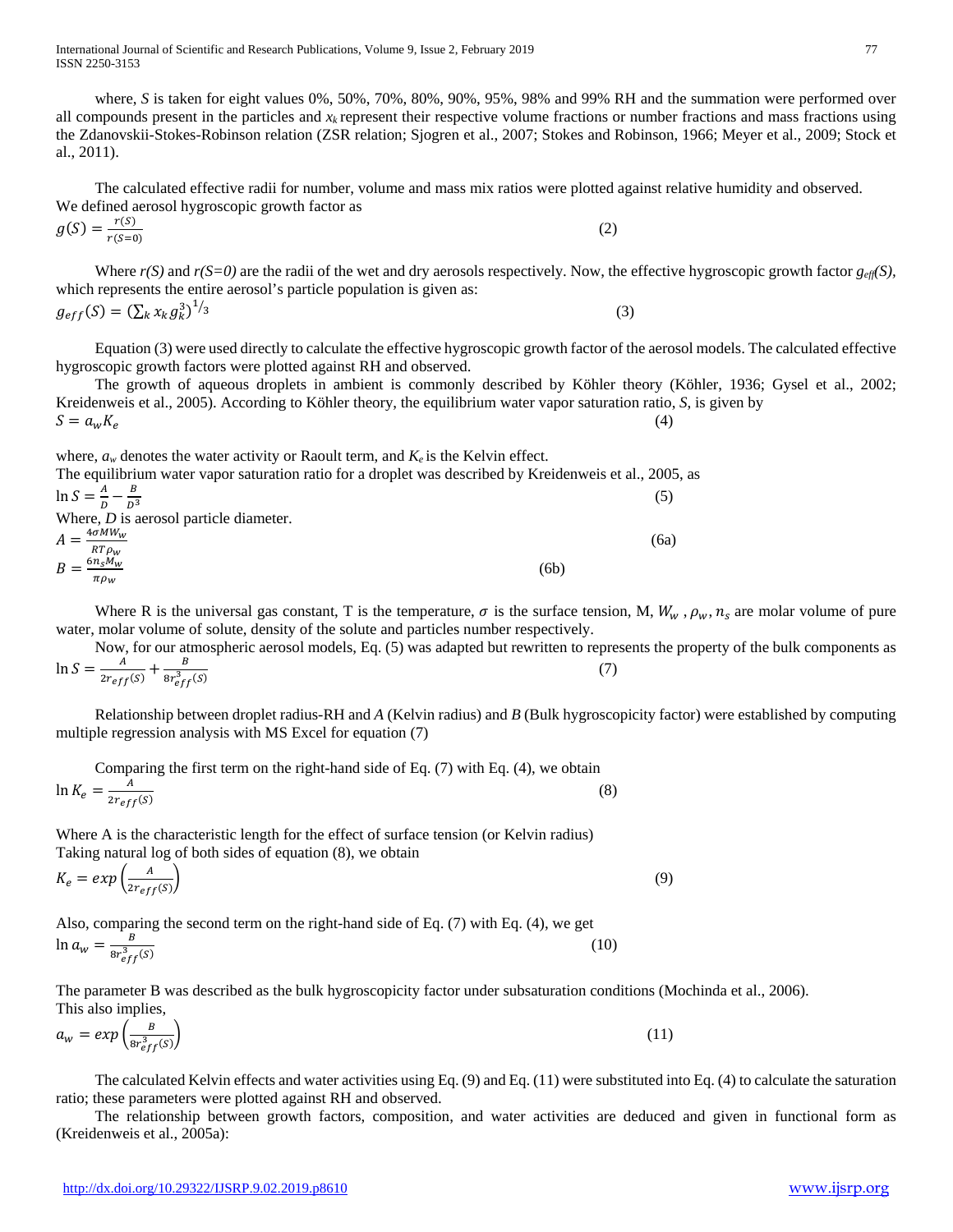International Journal of Scientific and Research Publications, Volume 9, Issue 2, February 2019 78 ISSN 2250-3153

$$
g_{eff}(S) = \left[1 + (a + b.a_w + c.a_w^2)\frac{a_w}{1 - a_w}\right]^{\frac{1}{3}}
$$
  
This implies that,  

$$
g_{eff}^3(S) - 1 = (a + b.a_w + c.a_w^2)\frac{a_w}{1 - a_w}
$$
 (13)

Where, *a*, *b* and *c* are polynomial coefficients, which were determined by multiple regression analysis using MS Excel.

#### III. RESULTS AND DISCUSSIONS

#### 3.1 Effective Radius (*Reff*)

 The effective radius of ten aerosol models was calculated using eq. (1). The calculated effective radii were plotted against the relative humidity and the graphs are shown in figures 1a, 1b & 1c.



**Figure 3.1a Effective Radius (number mix ratio) against RHusing eq. (1)**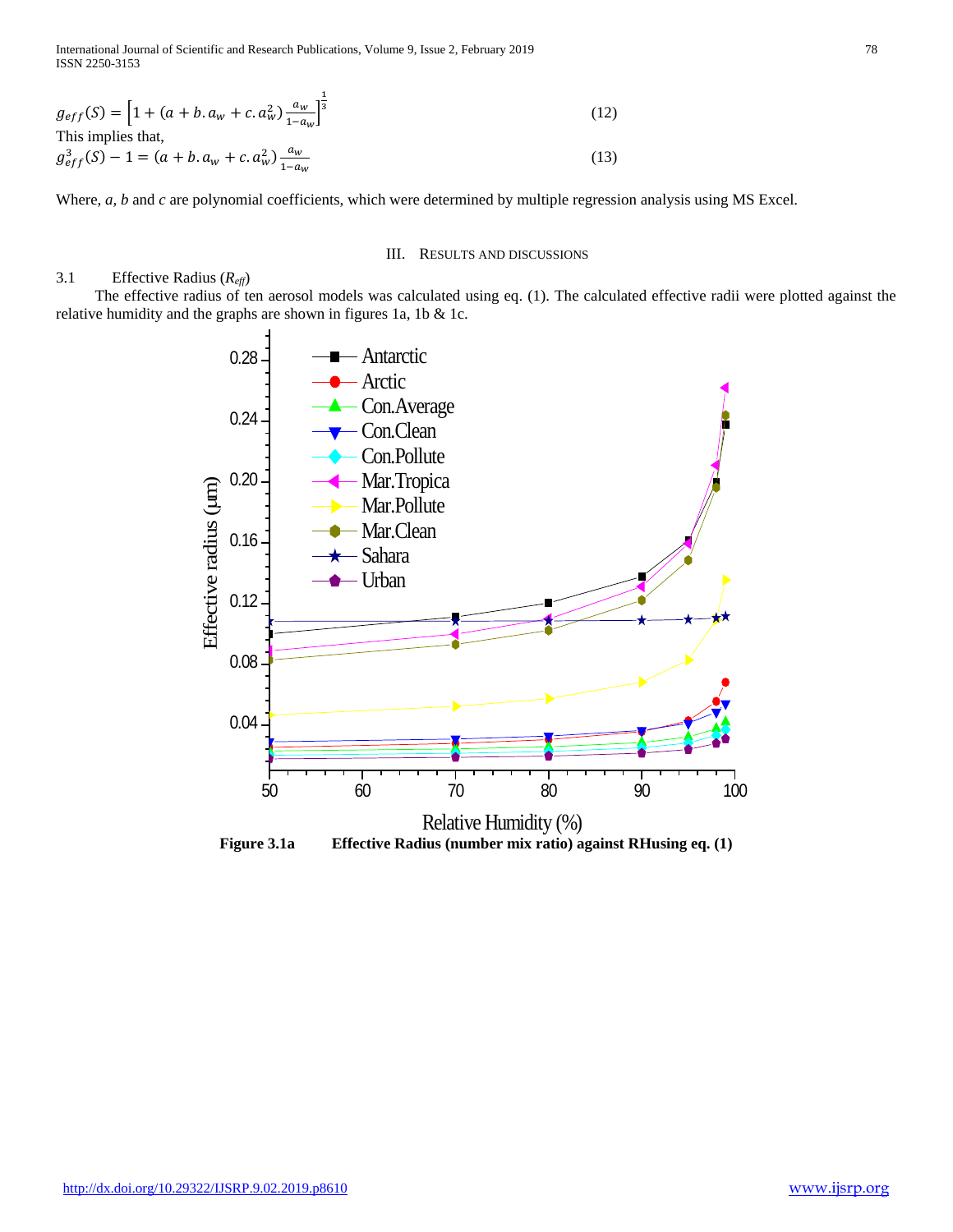



 The effective growth of the aerosol models were calculated from eq. (3.3). The graphs of effective growth against RH are shown in figures 4.2a, 4.2b & 4.2c.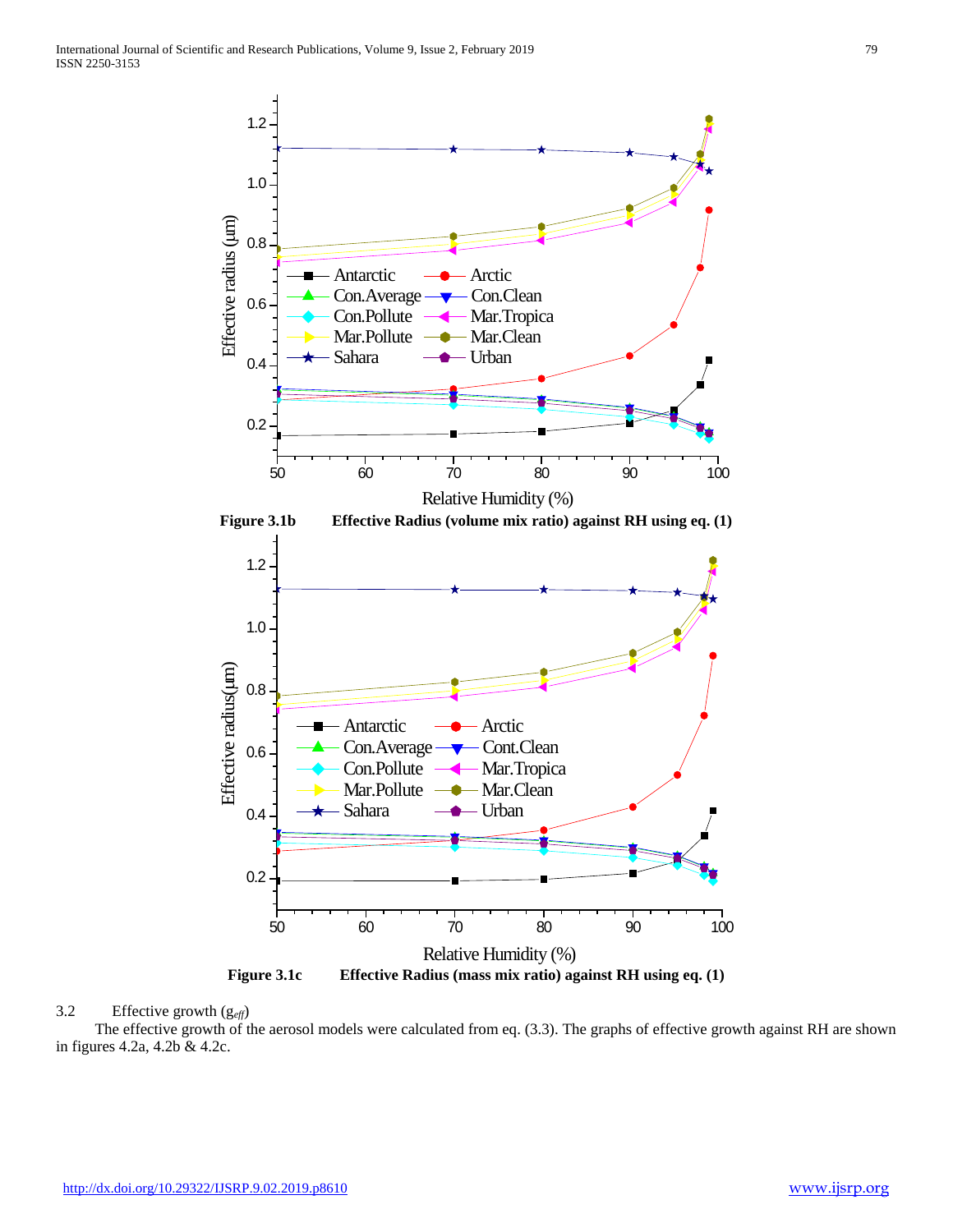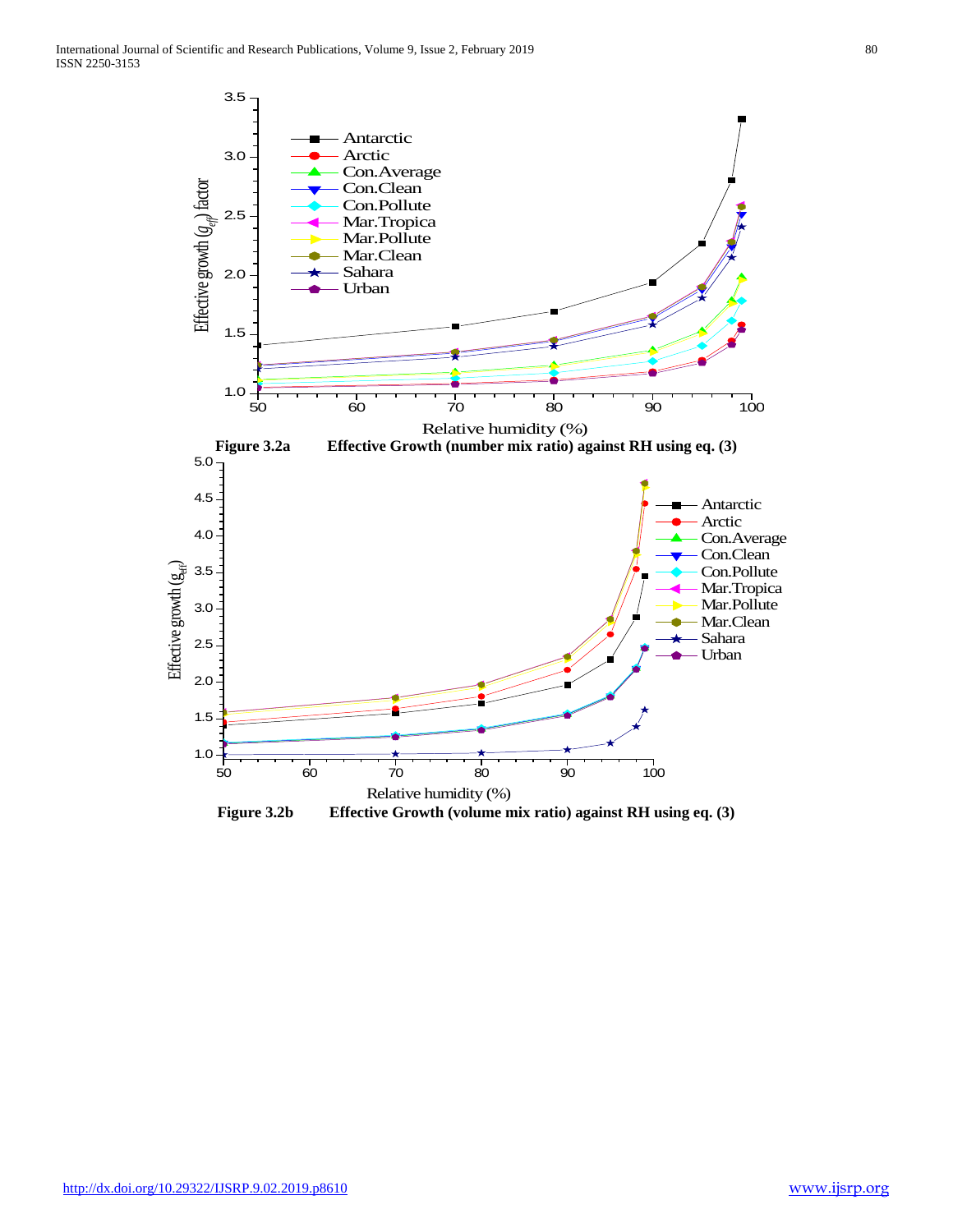

# 3.3 WATER ACTIVITY (*aw*)

 The water activity of the aerosol models were calculated using equation (1). The graphs of water activity against RH are shown in figure 4.3a, 4.3b & 4.3c. The water activity curve of Sahara aerosol type could not be shown in the graphs because it's *aw* values is not in the range of  $a_w$  values of other aerosol models (see appendix A).

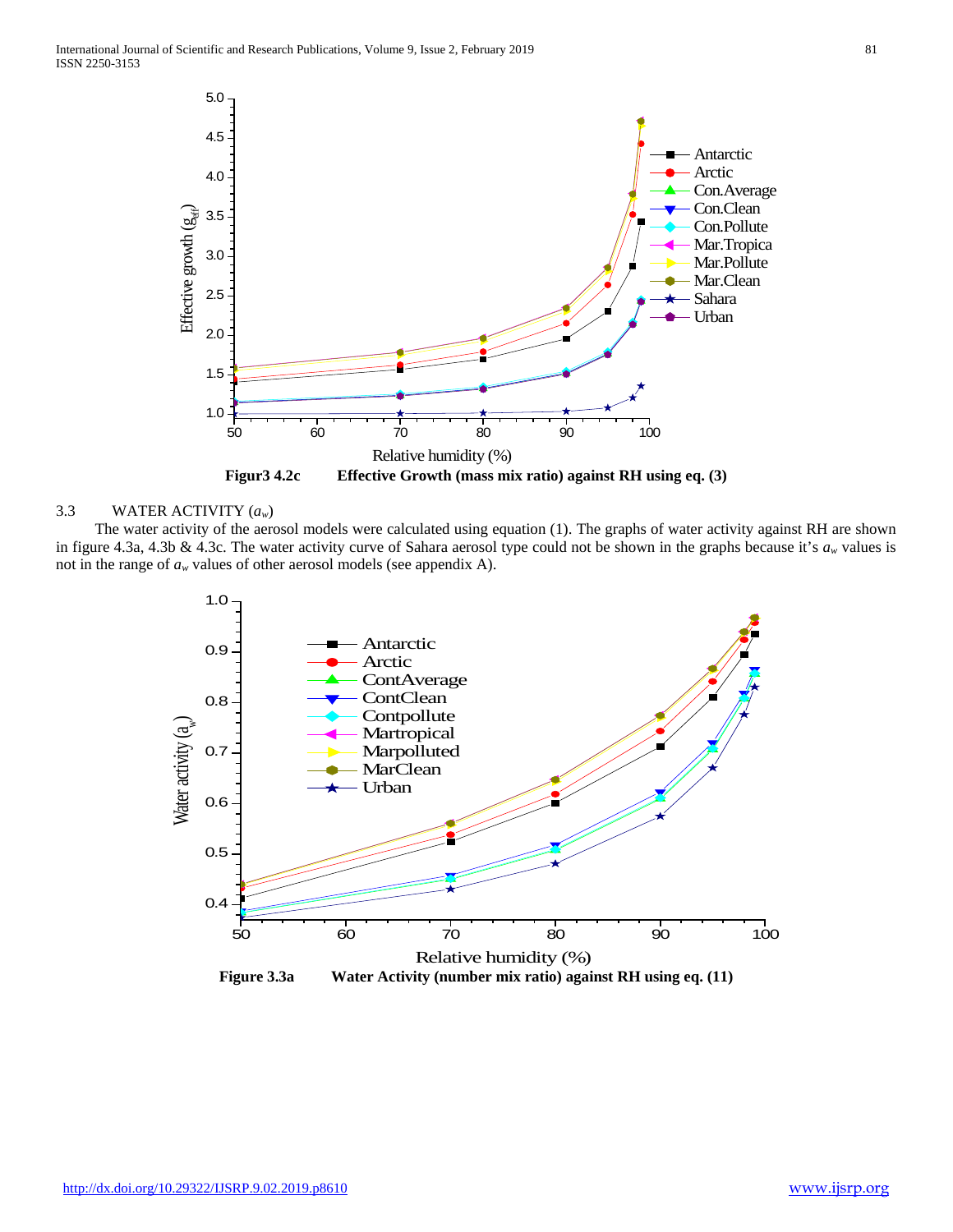

## 3.4 KELVIN EFFECT (*Ke*)

 Eq. (9) was used to calculate the Kelvin effect of all aerosol model types. The graphs of Kelvin effect against RH are shown in figure 4.4a, 4.4b & 4.4c. Kelvin effect curve of the Sahara model isn't included in the graphs because *Ke* values are not in range of the values of other aerosol models (see appendix B).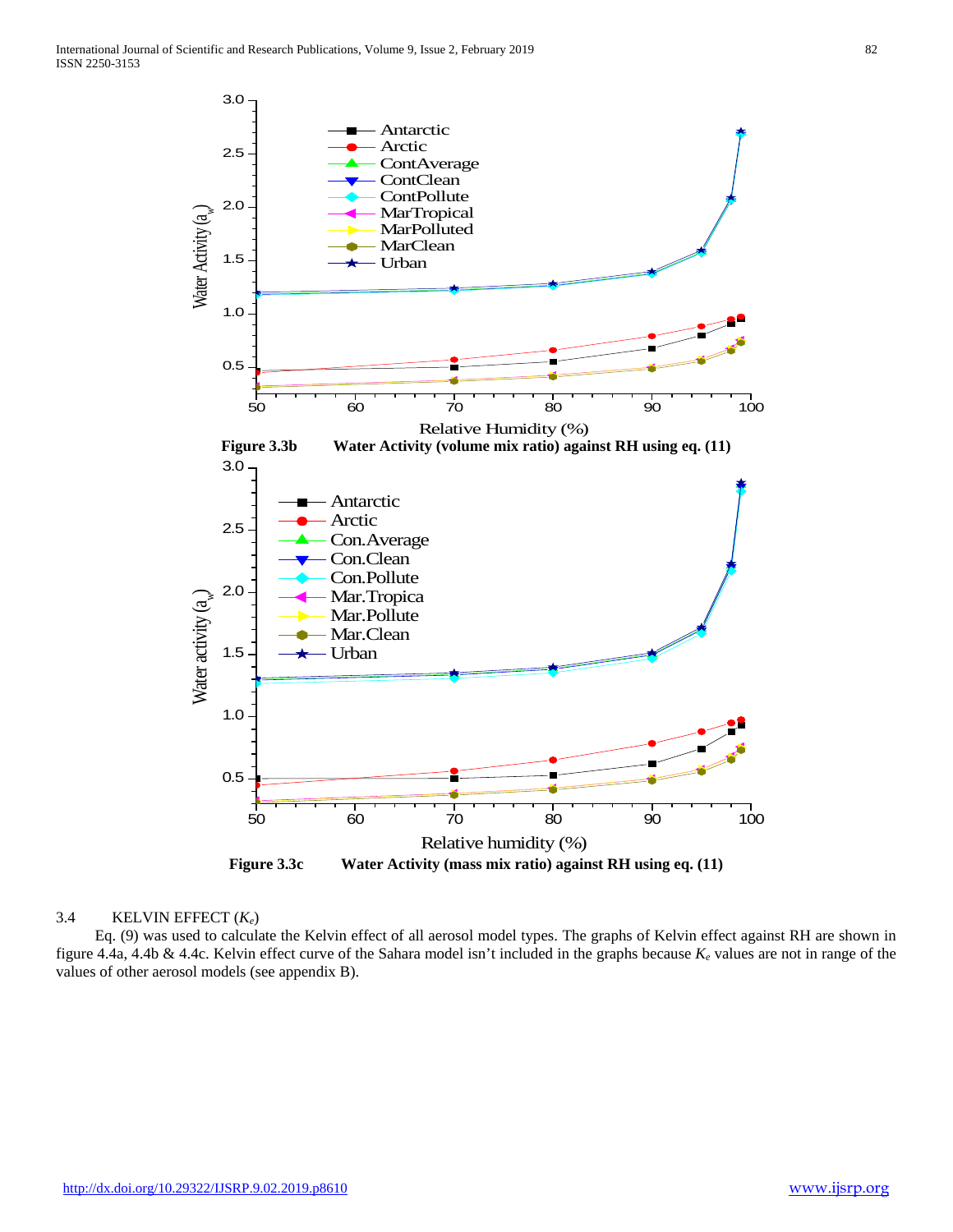

**Figure 3.4b Kelvin Effect (volume mix ratio) against RH using eq. (9)**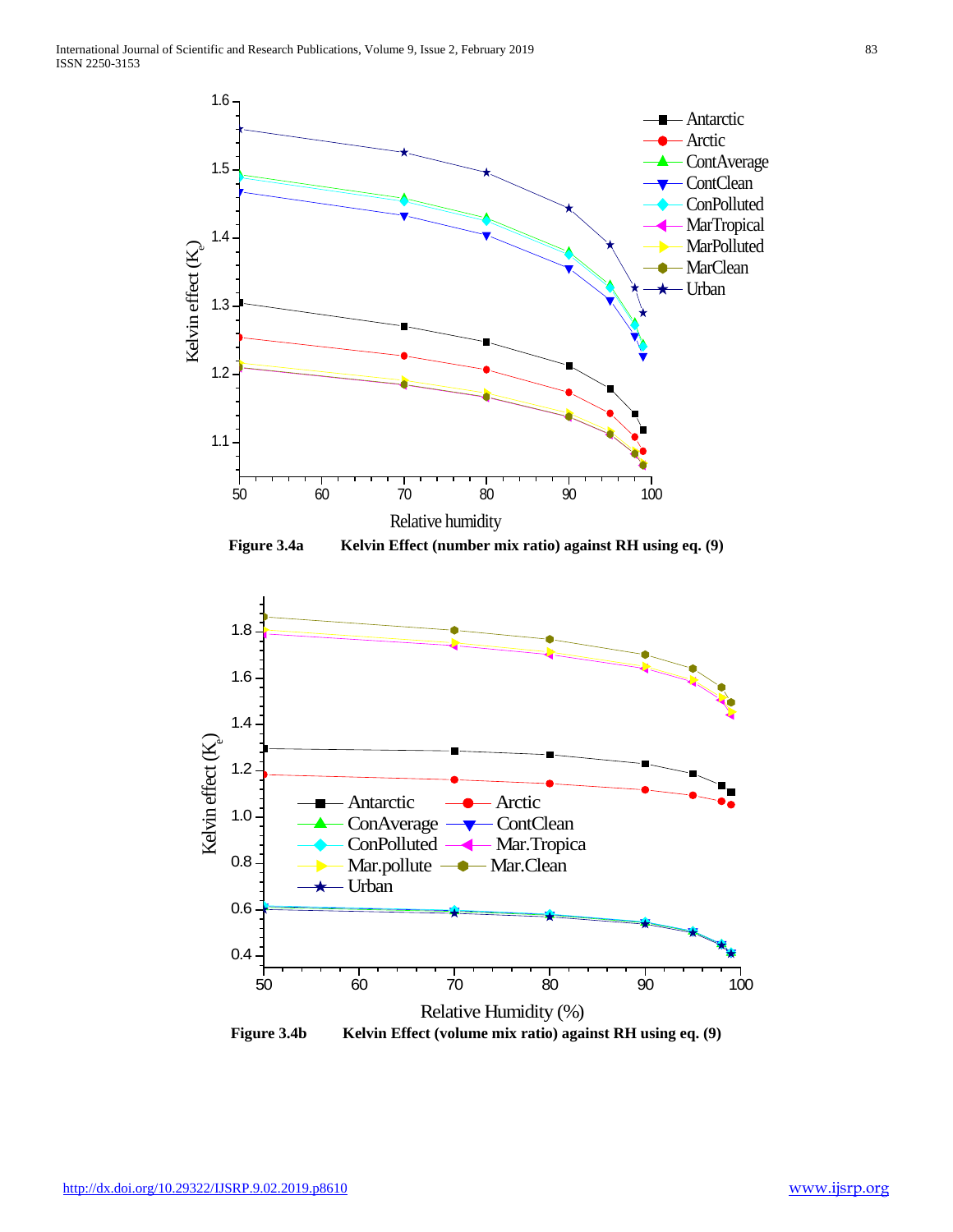

# 3.5 SATURATION RATIO (*S*)

The saturation ratio, *S*, of the aerosol model types are calculated using eq. (4). The following are the graphs of saturation ratio against RH.

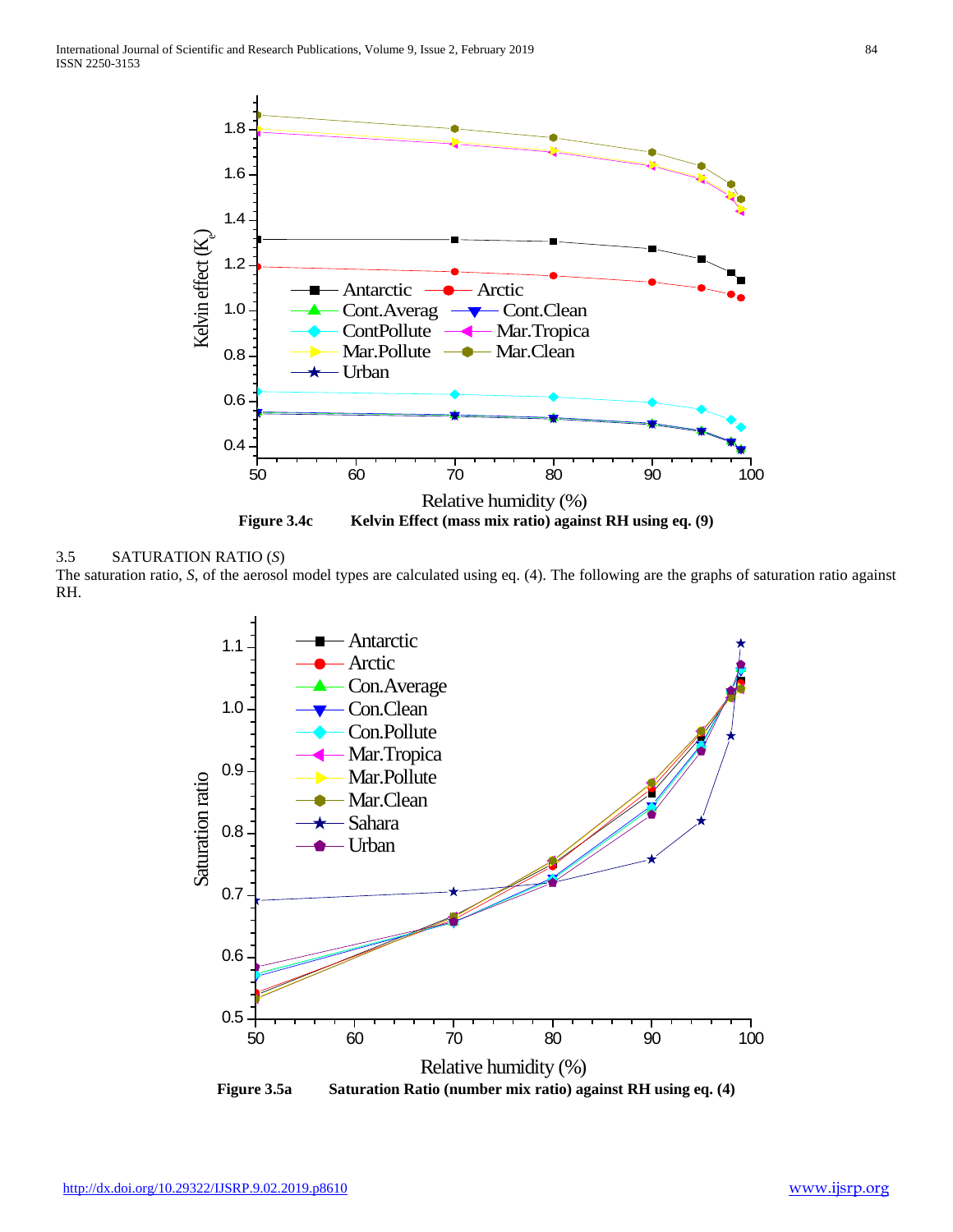



 From the regression analysis of Eq. (7) using the effective radii the calculated parameters A (Kelvin radii) and B (Bulk hygroscopicity factors) for all aerosol models are given below.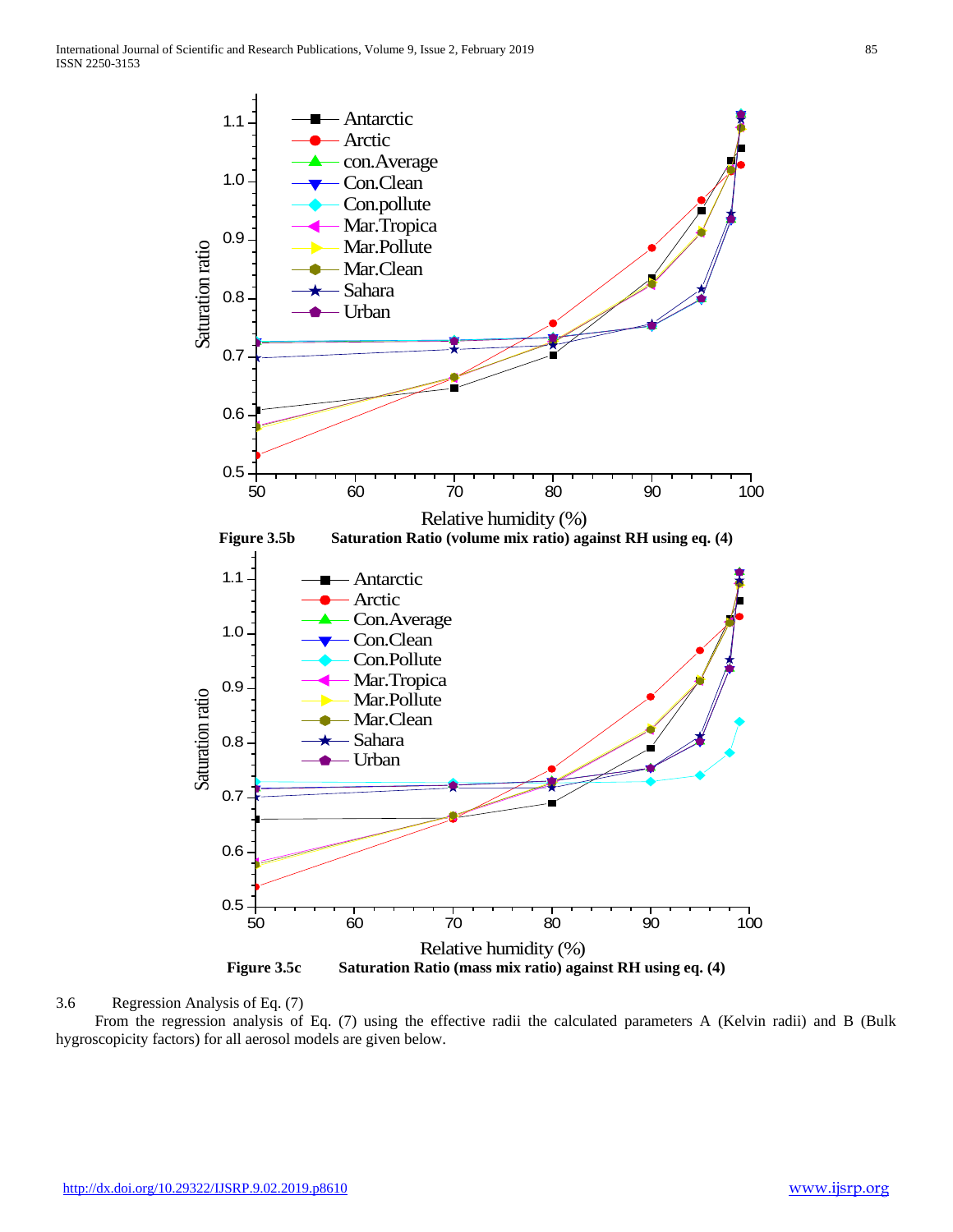| Aerosol     | R squared | Significance | A        | P-value  | B            | P-value  |
|-------------|-----------|--------------|----------|----------|--------------|----------|
| Model       |           | F            |          | (A)      |              | (B)      |
| Antarctic   | 0.972297  | 0.000497     | 0.053233 | 0.030835 | $-0.00705$   | 0.000762 |
| Arctic      | 0.969627  | 0.000598     | 0.011411 | 0.060082 | $-0.00011$   | 0.001151 |
| Continental | 0.933104  | 0.002942     | 0.018293 | 0.046012 | $-9.10E-0.5$ | 0.004664 |
| Average     |           |              |          |          |              |          |
| Continental | 0.939013  | 0.00244      | 0.022165 | 0.043431 | $-0.00018$   | 0.003841 |
| Clean       |           |              |          |          |              |          |
| Continental | 0.934255  | 0.002841     | 0.015945 | 0.045431 | $-6.10E-0.5$ | 0.004495 |
| Polluted    |           |              |          |          |              |          |
| Maritime    | 0.979281  | 0.000277     | 0.033865 | 0.055035 | $-0.00459$   | 0.000522 |
| Tropical    |           |              |          |          |              |          |
| Maritime    | 0.977939  | 0.000314     | 0.018286 | 0.055487 | $-6.60E-04$  | 0.000594 |
| Polluted    |           |              |          |          |              |          |
| Maritime    | 0.979171  | 0.00028      | 0.031613 | 0.05511  | $-0.00371$   | 0.000528 |
| Clean       |           |              |          |          |              |          |
| Sahara      | 0.731737  | 0.051428     | 1.712919 | 0.080136 | $-0.084$     | 0.07439  |
| Urban       | 0.918251  | 0.00442      | 0.015732 | 0.051801 | $-4.30E-05$  | 0.007077 |

**Table 3.1a. Result of regression analysis of eq. (7) using the number mix ratio**

|  |  |  | Table 3.1b Result of regression analysis of eq. (7) using the volume mix ratio |  |  |  |
|--|--|--|--------------------------------------------------------------------------------|--|--|--|
|--|--|--|--------------------------------------------------------------------------------|--|--|--|

| Aerosol                 | R squared | Significance | A          | P-value  | B          | $P-value(B)$ |
|-------------------------|-----------|--------------|------------|----------|------------|--------------|
| Model                   |           | F            |            | (A)      |            |              |
| Antarctic               | 0.888709  | 0.008292     | 0.08741    | 0.230889 | $-0.02877$ | 0.023721     |
| Arctic                  | 0.980669  | 0.000241     | 0.096982   | 0.071658 | $-0.15085$ | 0.0005       |
| Continental<br>Average  | 0.662749  | 0.083703     | $-0.31584$ | 0.032508 | 0.045547   | 0.065893     |
| Continental<br>Clean    | 0.661153  | 0.084555     | $-0.31616$ | 0.032686 | 0.046059   | 0.066166     |
| Continental<br>Polluted | 0.661029  | 0.084622     | $-0.27719$ | 0.032462 | 0.03112    | 0.065497     |
| Maritime<br>Tropical    | 0.916052  | 0.004666     | 0.868893   | 0.031727 | $-3.70563$ | 0.006399     |
| Maritime<br>Polluted    | 0.92314   | 0.0039       | 0.903454   | 0.025835 | $-4.0356$  | 0.005094     |
| Maritime<br>Clean       | 0.917835  | 0.004466     | 0.983164   | 0.026847 | $-4.5716$  | 0.005844     |
| Sahara                  | 0.717813  | 0.057242     | $-7.52069$ | 0.063588 | 33.88249   | 0.075589     |
| Urban                   | 0.66658   | 0.081678     | $-0.31101$ | 0.032119 | 0.04257    | 0.065269     |

# **Table 3.1c Result of regression analysis of eq. (7) using the mass mix ratio**

| Aerosol                | R squared | Significance | А          | P-value  | B          | P-value  |
|------------------------|-----------|--------------|------------|----------|------------|----------|
| Models                 |           |              |            | (A)      |            | (B)      |
| Antarctic              | 0.809861  | 0.025003     | 0.105974   | 0.341703 | $-0.03955$ | 0.073584 |
| Arctic                 | 0.976038  | 0.000371     | 0.10311    | 0.084664 | $-0.15406$ | 0.000823 |
| Continental<br>Average | 0.680441  | 0.074584     | $-0.41129$ | 0.032098 | 0.086766   | 0.064907 |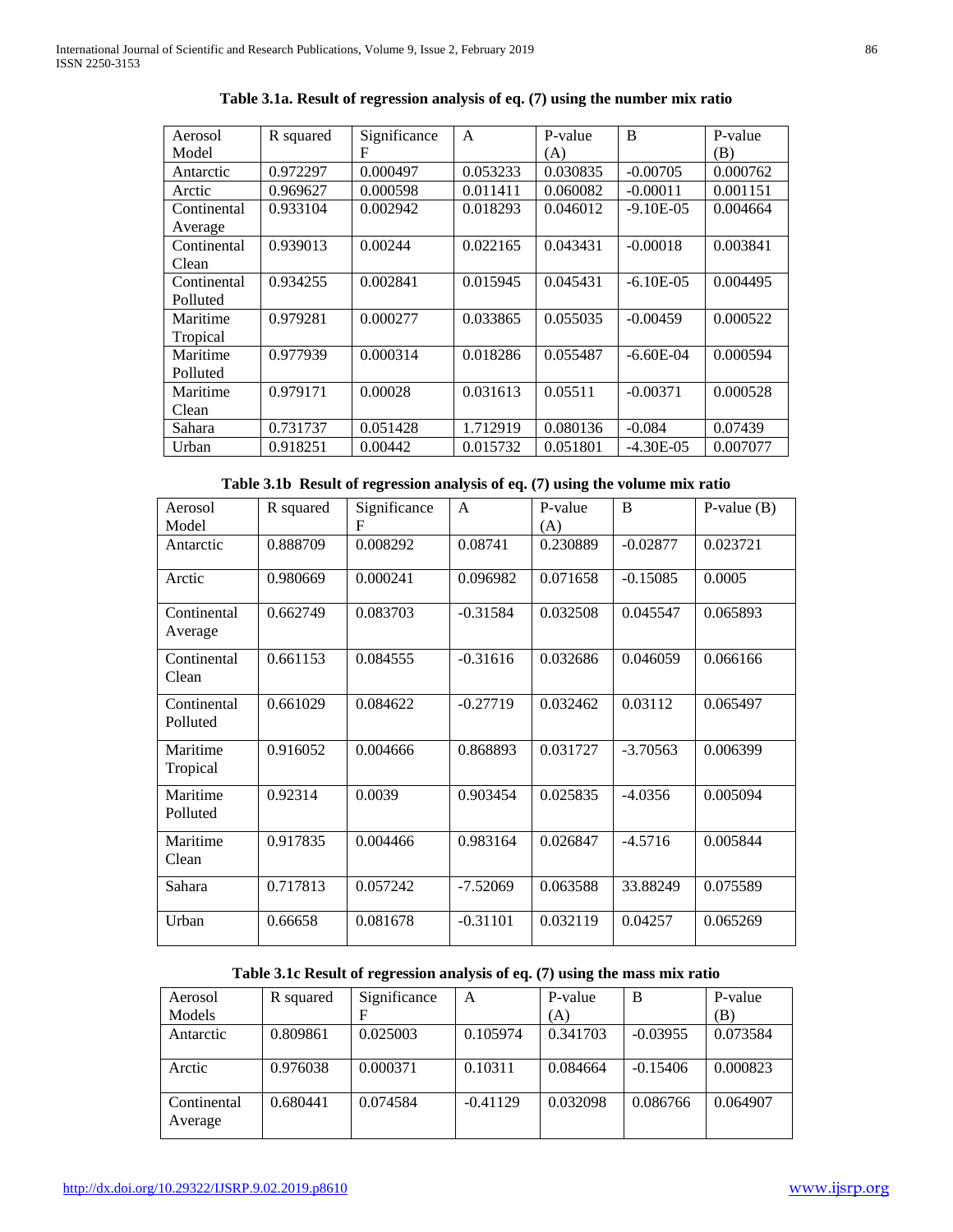| Continental<br>Clean    | 0.679839 | 0.074885 | $-0.41174$ | 0.032067 | 0.087687   | 0.064912 |
|-------------------------|----------|----------|------------|----------|------------|----------|
| Continental<br>Polluted | 0.677036 | 0.076293 | $-0.35671$ | 0.031799 | 0.059058   | 0.064615 |
| Maritime<br>Tropical    | 0.916581 | 0.004606 | 0.865396   | 0.031473 | $-3.68395$ | 0.006308 |
| Maritime<br>Polluted    | 0.926023 | 0.003608 | 0.894618   | 0.024169 | $-3.97767$ | 0.004648 |
| Maritime<br>Clean       | 0.921135 | 0.004109 | 0.980304   | 0.024741 | $-4.54907$ | 0.005282 |
| Sahara                  | 0.711807 | 0.059857 | $-17.5557$ | 0.078646 | 85.33011   | 0.084574 |
| Urban                   | 0.681981 | 0.073819 | $-0.4046$  | 0.032085 | 0.081247   | 0.064719 |

# 3.7 Regression Analysis of Eq. (13)

Below are the results of the polynomial coefficients a, b and c of eq. (13) using multiple regression analysis with excel.

| Aerosol                 | R squared | Table staat tesult of regression analysis of Eq. (19) using number link ratio<br>Significance | a          | P-value         | $\mathbf{h}$ | P-value         | $\mathbf{C}$     | P-value $(c)$ |
|-------------------------|-----------|-----------------------------------------------------------------------------------------------|------------|-----------------|--------------|-----------------|------------------|---------------|
| Model<br>Antarctic      | 1.000000  | F<br>$3.55E-10$                                                                               | 2.258894   | (a)<br>3.03E-06 | 1.155791     | (b)<br>1.66E-03 | $-1.03521$       | $4.25E-04$    |
| Arctic                  | 0.998979  | 3.60E-05                                                                                      | $-0.44874$ | 0.12032         | 2.115164     | 0.019178        | $-1.57617$       | 0.009503      |
|                         |           |                                                                                               |            |                 |              |                 |                  |               |
| Continental<br>Average  | 0.999984  | 6.95E-08                                                                                      | $-0.20779$ | 0.086153        | 2.942578     | 0.000395        | $-1.59061$       | 0.001161      |
| Continental<br>Clean    | 0.999987  | 5.36E-08                                                                                      | $-0.1696$  | 0.396998        | 5.353031     | 0.000488        | $-2.86942$       | 0.00139       |
| Continental<br>Polluted | 0.999985  | 6.17E-08                                                                                      | $-0.12856$ | 0.099608        | 1.964976     | 0.000366        | $-1.0623$        | 0.001063      |
| Maritime<br>Tropical    | 0.998721  | 5.05E-05                                                                                      | $-2.22403$ | 0.177093        | 10.2551      | 0.034009        | $-7.63885$       | 0.016339      |
| Maritime<br>Polluted    | 0.998624  | 5.63E-05                                                                                      | $-0.96965$ | 0.162632        | 4.418218     | 0.03126         | $-3.28989$       | 0.015095      |
| Maritime<br>Clean       | 0.998671  | 5.34E-05                                                                                      | $-2.24926$ | 0.174163        | 10.30879     | 0.033771        | $-7.67686$       | 0.016242      |
| Sahara                  | 0.799435  | 1.35E-02                                                                                      | 16758.88   | 0.002737        | $\theta$     | NA              | $\boldsymbol{0}$ | NA            |
| Urban                   | 0.999975  | 1.38E-07                                                                                      | $-0.2257$  | 0.009318        | 1.705166     | 0.000316        | $-0.94508$       | 0.000984      |

# **Table 3.2a result of regression analysis of Eq. (13) using number mix ratio**

# **Table 3.2b Result of regression analysis of Eq. (13) using volume mix ratio.**

| Aerosol                | R squared | Significance F | a          | P-value  | b          | P-value  | $\mathbf c$ | P-value  |
|------------------------|-----------|----------------|------------|----------|------------|----------|-------------|----------|
| Model                  |           |                |            | (a)      |            | (b)      |             | C)       |
| Antarctic              | 0.999821  | $2.63E-06$     | $-2.42427$ | 0.11077  | 16.65941   | 0.005117 | $-12.6153$  | 0.002462 |
| Arctic                 | 0.999996  | 9.93E-09       | 1.513417   | 0.013533 | 3.365144   | 0.016134 | $-2.77939$  | 0.004772 |
| Continental<br>Average | 0.997793  | 0.000114       | 3.148554   | 0.030978 | $-1.23197$ | 0.349591 | $-1.21421$  | 0.019165 |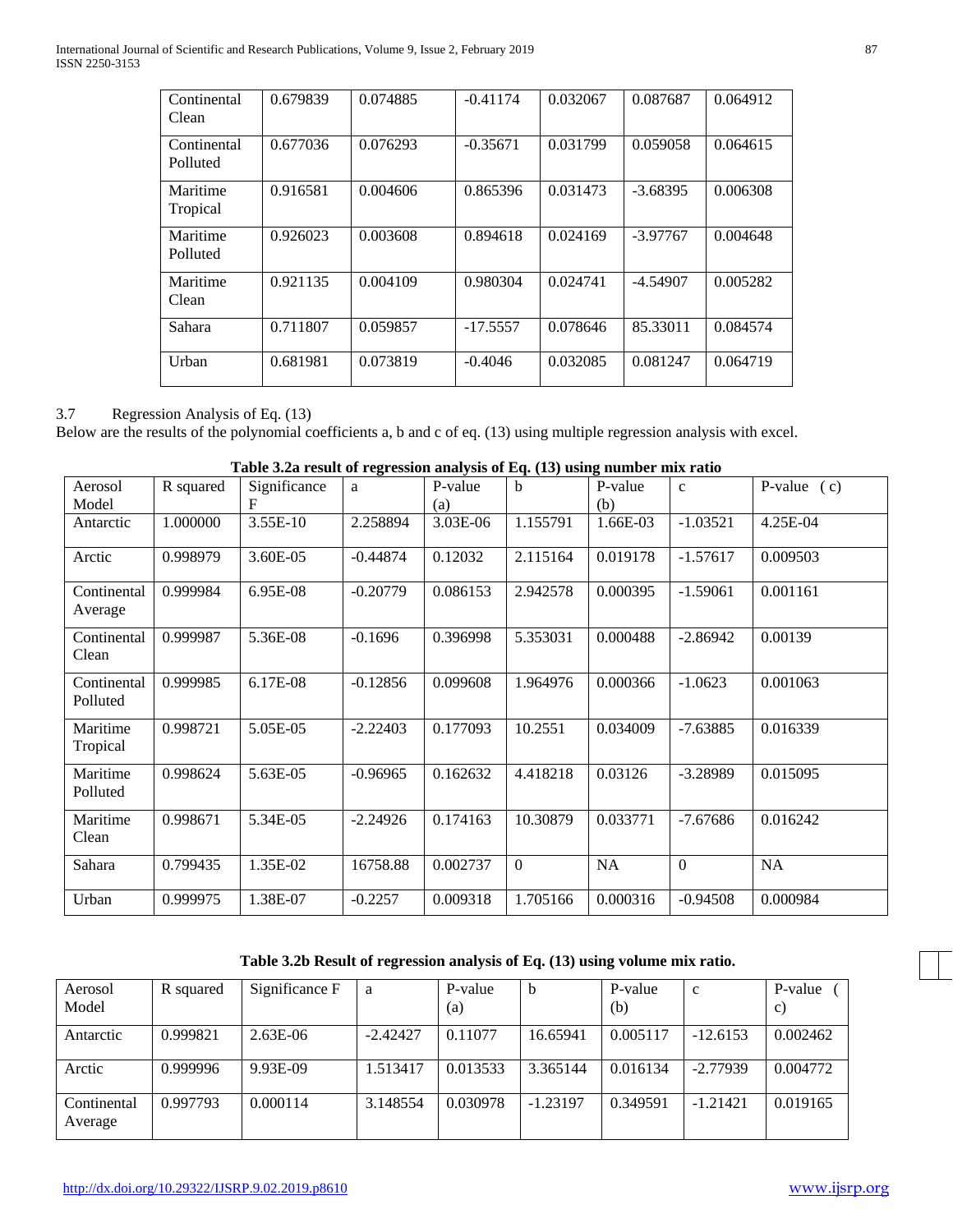International Journal of Scientific and Research Publications, Volume 9, Issue 2, February 2019 88 ISSN 2250-3153

| Continental<br>Clean    | 0.997756 | 0.000117 | 3.157237 | 0.030789 | $-1.25196$ | 0.345211 | $-1.22135$ | 0.019461 |
|-------------------------|----------|----------|----------|----------|------------|----------|------------|----------|
| Continental<br>Polluted | 0.997832 | 0.000111 | 3.066829 | 0.031081 | $-1.15892$ | 0.368995 | $-1.25533$ | 0.016739 |
| Maritime<br>Tropical    | 0.999956 | 3.27E-07 | 12.89818 | 0.008075 | $-56.6944$ | 0.003283 | 110.7113   | 0.000121 |
| Maritime<br>Polluted    | 0.999966 | 2.14E-07 | 21.3911  | 0.000671 | $-93.9456$ | 0.000267 | 147.3837   | 2.25E-05 |
| Maritime<br>Clean       | 0.999973 | 1.55E-07 | 22.03662 | 0.000561 | $-100.822$ | 0.000214 | 169.061    | 1.55E-05 |
| Sahara                  | 0.999093 | 3.01E-05 | 0.848412 | 0.138606 | 0.015413   | 0.664764 | $-0.00289$ | 0.006445 |
| Urban                   | 0.997908 | 1.06E-04 | 3.122777 | 0.031067 | $-1.17733$ | 0.360297 | $-1.19697$ | 0.018055 |

| Table 3.2c Result of regression analysis of Eq. (13) using mass mix ratio |  |  |  |
|---------------------------------------------------------------------------|--|--|--|
|---------------------------------------------------------------------------|--|--|--|

| Aerosol<br>Model        | R squared | Significance<br>F | a          | P-value         | $\mathbf b$ | P-value<br>(b) | $\mathbf{C}$ | P-value (c) |
|-------------------------|-----------|-------------------|------------|-----------------|-------------|----------------|--------------|-------------|
| Antarctic               | 0.999076  | 3.10E-05          | $-7.09648$ | (a)<br>0.080552 | 30.46983    | 0.01909        | $-21.2985$   | 0.014383    |
|                         |           |                   |            |                 |             |                |              |             |
| Arctic                  | 0.999996  | 7.71E-09          | 1.212138   | 0.020272        | 4.224447    | 0.005231       | $-3.29362$   | 0.001804    |
| Continental<br>Average  | 0.99852   | 6.28E-05          | 3.907586   | 0.013857        | $-1.87589$  | 0.142423       | $-0.9004$    | 0.025742    |
| Continental<br>Clean    | 0.998525  | $6.25E-05$        | 3.903243   | 0.013686        | $-1.87948$  | 0.141688       | $-0.90922$   | 0.025241    |
| Continental<br>Polluted | 0.999116  | 2.90E-05          | $-6.31507$ | 0.014498        | 15.6516     | 0.002324       | $-8.92964$   | 0.000415    |
| Maritime<br>Tropical    | 0.999976  | 1.29E-07          | 14.58893   | 0.00165         | $-63.1731$  | 0.000673       | 116.0725     | 2.93E-05    |
| Maritime<br>polluted    | 0.999978  | 1.13E-07          | 22.18538   | 0.000248        | $-96.6615$  | 9.96E-05       | 148.3258     | 8.92E-06    |
| Maritime<br>Clean       | 0.999965  | 2.27E-07          | 21.23913   | 0.001033        | $-97.6174$  | 0.000388       | 165.4878     | 2.69E-05    |
| Sahara                  | 0.999889  | 1.29E-06          | 0.144825   | 0.163241        | 0.000331    | 0.010656       | $-2.50E-07$  | 7.04E-05    |
| Urban                   | 0.998583  | 5.89E-05          | 3.863578   | 0.01375         | $-1.81111$  | 0.146171       | $-0.8949$    | 0.023748    |

#### IV. DISCUSSIONS

# 4.1 Effective Radius

 The effective radius of aerosols is dependent on the composition of such aerosols, its hygroscopic nature and relative humidity. The effective radius (Figure 3.1a) of all aerosol models increases with increase in relative humidity. All aerosol models except the Maritimes and the Antarctic model only shows appreciable increase in their effective radius at relative humidity > 90%. Both effective radii (Figure 3.1b and figure 3.1c) curves are of the same pattern with difference only in their values. This is so because of the relation between mass and volume i.e. mass is directly proportional to volume. In both cases all the Continentals and Urban aerosols decreases with increase in relative humidity

while the remaining aerosol models increases with increase in relative humidity.

## 4.2 Effective Growth Factor

 This is the hygroscopic growth factor of aerosols. It is dependent on the hygroscopicity of the aerosols' composition, effective radius and relative humidity. In figure 3.2a, the effective growth factor of Antarctic aerosol has the highest value and is highly sensitive to RH than the other aerosols while the Urban aerosol model has the lowest values and less sensitive to RH. In the other two cases (figure 3.2b and figure 3.2c), the Maritime models possesses the highest value and more sensitive to RH than the other aerosol models while the Sahara has the lowest values and is less sensitive to RH.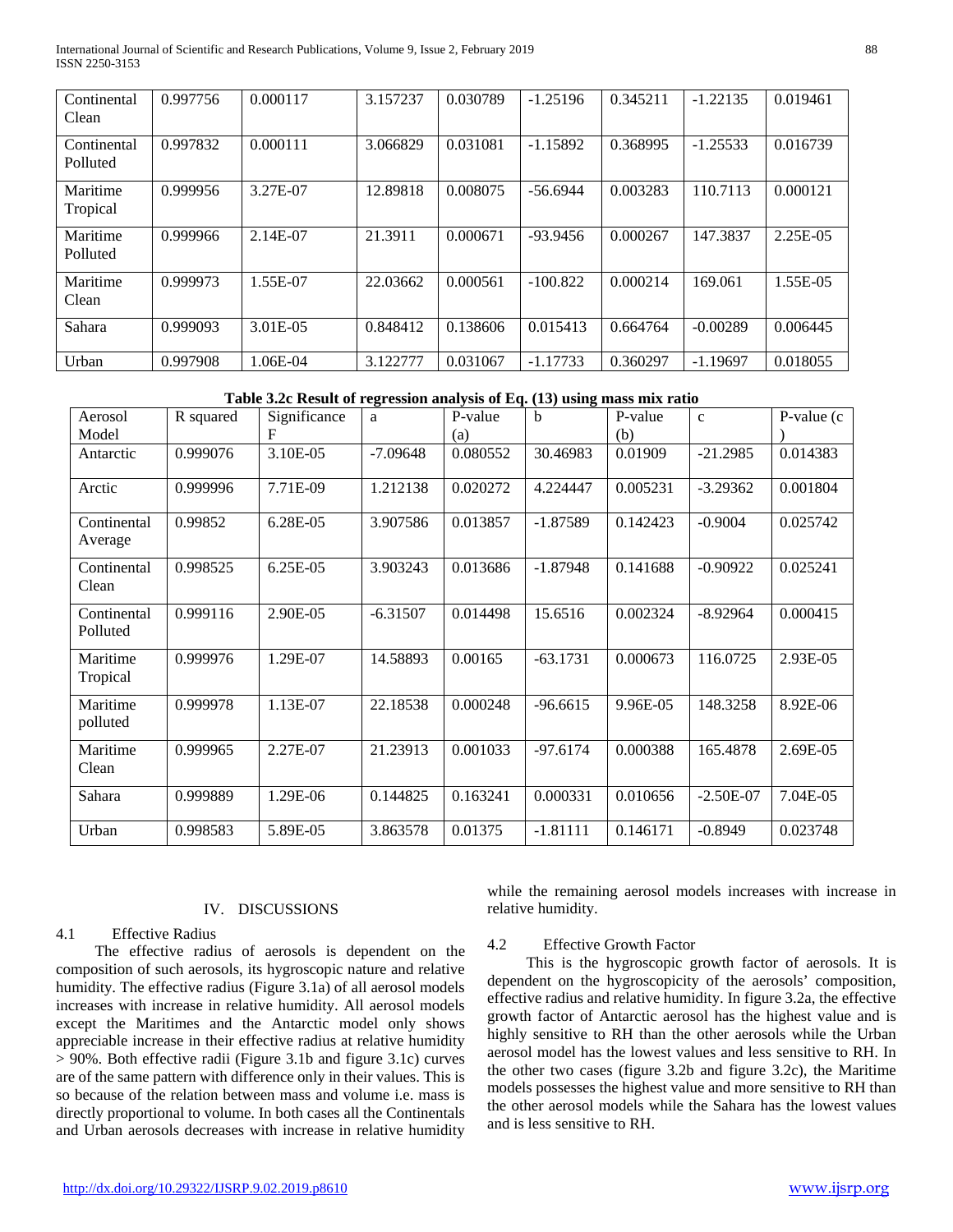#### 4.3 Water Activity

 The water activity of aerosols is dependent on the effective radius and % water soluble of aerosols. The water activity (figure 3.3a) of all aerosol models are sensitive to RH, they increase with increase in RH (increases exponentially). The Sahara aerosol has the lowest value of  $a_w$  while the Maritimes have the highest values of *aw*. In the other two cases (figure 3.3b) and (figure 3.3c) the curves have same behavioural patterns. The aerosol models show observable dependency on RH at 90% RH and above. The Maritimes, Sahara and Urban show great sensitivity at RH > 90% while the remaining aerosol models are slightly sensitive at RH > 90%.

## 4.4 Kelvin Effect

 The Kelvin effect of aerosol is affected by the hygroscopic nature of the aerosol composition and its effective radius. The Kelvin effect (figure 3.4a) of all the aerosol models decreases with an increase in RH. The Maritime models have the lowest  $K_e$  values while the Sahara model has the lowest  $K_e$  values. All the aerosol models show high sensitivity to RH at RH > 90%. The other two cases (figure 4.4b and figure 3.4c) have similar curve patterns (also decreases as RH increases and high sensitivity to RH at 95% and above). The Maritime models show dependency on RH at all RH but the other aerosol models only show an observable dependency at RH > 80%.

# 4.5 Saturation Ratio

 The saturation ratio is the ratio of the vapor pressure of water over the drop to the saturation vapor pressure of water at that temperature and is equivalent to the product of water activity and Kelvin effect. It can be equated to the fractional ambient relative humidity if the droplet is in equilibrium with its surrounding. All the aerosol models are highly sensitive to RH (i.e. increase with increase in RH) except Sahara and Urban models (in figure 3.5a) and Sahara, Urban and the Continentals (in figure 3.4b and figure 3.5c) who only show a sharp increase in their saturation ratio at  $RH > 90\%$ .

## 4.6 Table 3.1a, 3.1b and 3.1c.

 The significance *F* determines which of the mixing ratios is best suitable for determining the parameters if significance *F*< 0.05 the mixing ratio is better but when it is greater than 0.05, the method is not suitable. The P-value determines the contribution of parameters in an equation. If P-value  $\langle 0.05 \rangle$ , the parameters contributes significantly in the equation but, if P-value  $\geq 0.05$  the contribution of the parameters to the equation is insignificant. Also, from the values of Kelvin radii and Bulk hygroscopicity, the positive values are for concave curvature while negative values are for convex curvature.

 From table 3.1a, 3.1b and 3.1c: (1) Antarctic model, both A and B of the number mix ratio contributed significantly to the equation. For the volume mix ratio, B contributed significantly while contribution of A to the equation is insignificant. Finally, for mass mix ratio, both A and B has insignificant contribution to the equation. Due to the significant  $F$ , all three mixing ratios are the suitable for determining A and B; (2) Arctic model, only B contributed to the equation in all three ways. Due to the significant *F*, all three mixing ratios are the suitable for determining A and B; (3) all Continental aerosol models, both A and B contributed

significantly to the equation in number mix ratio but, only A contributed to the equation in both volume and mass mix ratio. The number mix ratio is best suitable for determining A and B  $(4)$ for all Maritime aerosol models, only B contributed significantly to the equation in number mix ratio while A and B contributed significantly to volume and mass mix ratio. All three mixing ratios are suitable for determining A and B; (5) Sahara model, contribution of A and B are insignificant in all three methods. All three mixing ratios may be used to determine A and B; finally (6) Urban model, only B contributed significantly to the equation in number mix ratio while, for both volume and mass mix ratio, only A has a significant contribution. The number mix ratio is preferable for determining A and B.

## 4.7 Table 3.2a, 3.2b and 3.2c

 From table 3.2a, 3.2b and 3.2c: (1) Antarctic model, a, b and c of number mix ratio contributed significantly to the equation, for both volume and mass mix ratio only b and c has significant contribution in the equation. All three mixing ratios are suitable for determining A and B; (2) Arctic model, for number mix ratio, only b and c contributed significantly to the equation, while in a, b and c contributed significantly to the equation in both volume and mass mix ratio. All three mixing ratios are suitable for determining A and B; (3) Continental average and Continental clean model, for number mix ratio, only b and c contributed significantly to the equation while only a and c contributed significantly to the equation for both volume and mass mix ratios. All three mixing ratios are suitable for determining A and B; (4) Continental polluted, only b and c has significant contribution in the equation for number mix ratio while, a and c contributed significantly to the equation for volume mix ratio but, for mass mix ratio, all the polynomial coefficient a, b and c contributed significantly to the equation. All three mixing ratios are suitable for determining A and B; (5) Maritimes models, in number mix ratio of all Maritimes models, only b and c contributed significantly to the equation while for both volume and mass mix ratio, all the polynomial coefficients contributed significantly to the equation. All three mixing ratios are suitable for determining A and B; (6) Sahara model, only a contributed significantly to the equation for number mix ratio while only c has a significant contribution to the equation in volume mix ratio but, both b and c contributed significantly to the equation for mass mix ratio. All three mixing ratios are suitable for determining A and B; lastly (7) Urban model, all the polynomial coefficients contributed significantly to the equation for number mix ratio, while for both volume and mass mix ratio, only a and c contributed significantly to the equation. All three mixing ratios are suitable for determining A and B.

#### V. SUMMARY

 The hygroscopicity data of aerosols were obtained from the microphysical properties of aerosols using Optical Properties of Aerosols and Clouds (OPAC). With these hygroscopic data, we were able to calculate the effective radii, effective growth factor, water activity, Kelvin effect and saturation ratio of ten different aerosol models using three mixing ratios: (1) number mix ratio; (2) volume mix ratio; and (3) mass mix ratio. Method (2) and (3) gives similar results because of the relationship between mass and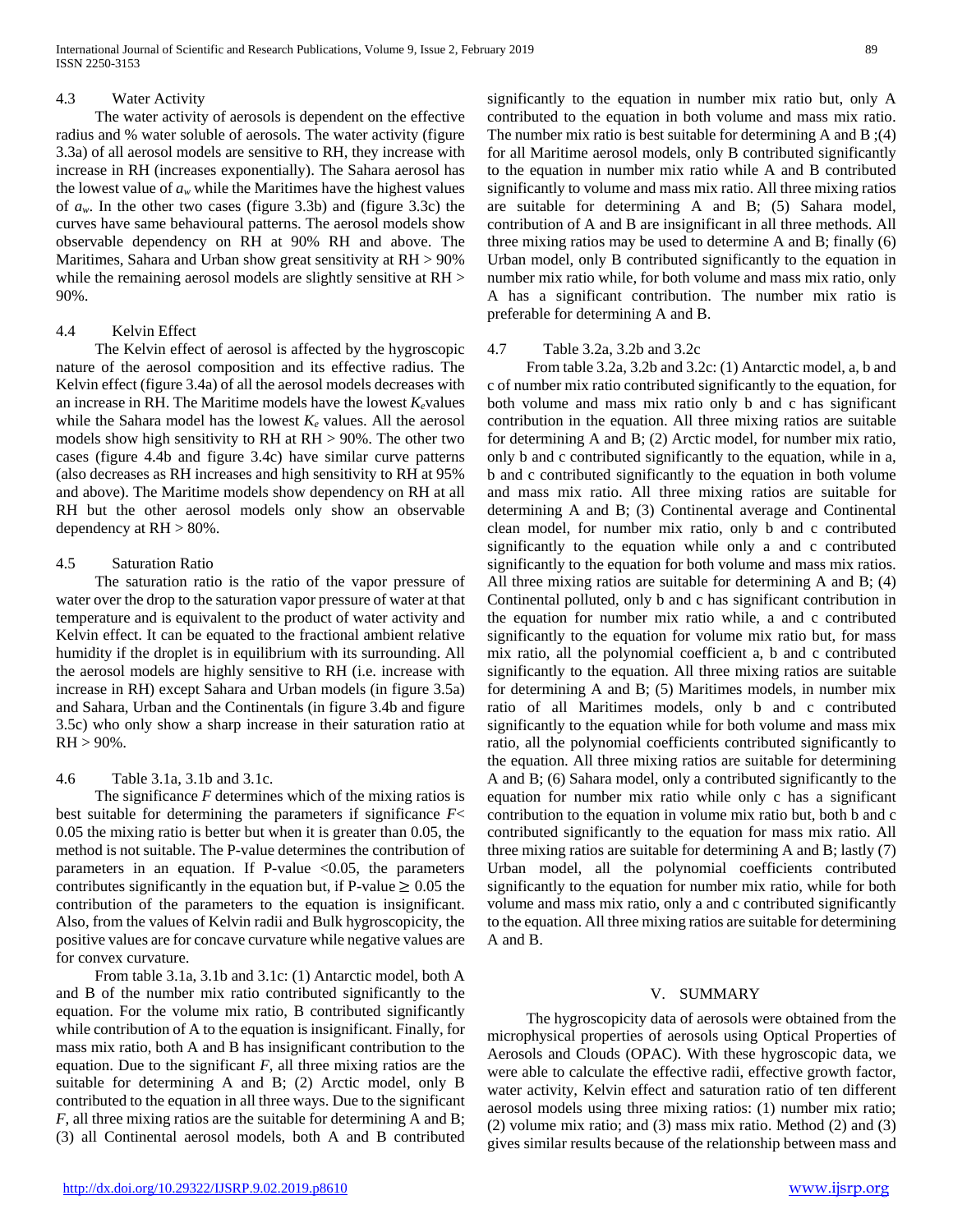volume (both are directly proportional to each other). In all cases, the aerosols show smooth water uptake curve with no deliquescence or efflorescence behavior.

 The effective radius of each aerosol is dependent on the compositions of such aerosol, its hygroscopic nature and relative humidity. The water activity is dependent on the effective radius and % water soluble of the aerosol. The Kelvin effect is affected by the hygroscopic nature of the aerosol compositions and its effective radius. The effective hygroscopic growth factor is dependent on the hygroscopicity of the aerosol compositions, effective radius and relative humidity. Both water activity and Kelvin effect were used to determine the saturation ratios.

It was observed that the water activity values for all our aerosol models except the Urban were less than RH for number mix ratio, while the Maritimes, Antarctic and Arctic models are less than RH for volume mix ratio. And the Maritimes and Arctic models are less than RH for the mass mix ratio. The values of the Kelvin effect of all atmospheric aerosol models except the urban model, decreases with increase in RH and the Sahara model has a very high magnitude for the number mix ratio. While for the volume and mass mix ratios the Kelvin effects of all models decreases with increase in RH with very low magnitude for the Sahara model.

#### VI. CONCLUSION

 From the analysis of our results, the magnitudes and consequences of both Kelvin effect and water activity are dependent on the aerosol models hygroscopicity i.e. the solute compositions and how they take up water which is due to the presence of water soluble. Some authors state that solution water activity is equal to RH when solution is in equilibrium with the vapor and Kelvin effect is negligible. But from the magnitude of our calculated water activities, we can state that at equilibrium solution with water vapor the Kelvin effects are significant.

 From our observation some aerosol component like soot does not take up water thereby, contributing to global warming. Most literatures use the experimental methods in determining water activities of known constituents of atmospheric aerosol particles but we used the regression analysis to determined water activity of real aerosol particles. One clear advantage of this method is that for the mixed particles, whose components are only slightly soluble, their contributions to water activities are captured in the hygroscopic data. And we can determine water activities of aerosols of unknown constituents also, using this method.

#### **REFERENCES**

- [1] Akpootu, D.O., Gana, N.N. (2013): The Effect of Relative Humidity on the Hygroscopic Growth Factor and Bulk Hygroscopicity of water Soluble Aerosols. *IJES*, 2(11), 48-57.
- [2] Asa-Awuku, A., Sullivan, A. P., Hennigan, C. J., Weber, R. J., and Nenes, A. (2008): Investigation of molarvolume and surfactant characteristics of watersoluble organic compounds in biomass burning aerosol,*Atmospheric Chemistry and Physics*, *8*, 799–812. http://www.atmos-chemphys.net/8/799/2008/.
- [3] Brechtel, F. J. and Kreindenweis, S. M. (2000a): Predicting particle critical supersaturation from hygroscopic growth measurements in the humidified TDMA, part I: Theory and sensitivity studies, J. Atmos. Sci., 57(12), 1854- 1871.
- [4] Brechtel, F. J. and Kreindenweis, S. M. (2000b): Predicting particle critical supersaturation from hygroscopic growth measurements in the humidified

TDMA, part II: Laboratory and ambient studies, *J. Atmos. Sci.*, 57(12), 1872- 1887.

- [5] Charlson, R. J., S. E. Schwartz, J. M. Hales, R. D. Cess, J. A. Coakley, Jr., J. E. Hansen,and D. J. Hofmann, (1992): Climate Forcing by Anthropogenic Aerosol. *Science.*255, 423-430.
- [6] Cheng, Y.F., Wiedensohler, A., Eichler, H., Heintzenberg, J., Tesche, M., Ansmann, A., Wendisch, M., Su, H., Althausen,D., Herrmann, H., Gnauk, T., Brüggemann, E., Hu, M. and Zhang, Y.H. (2008): Relative Humidity Dependenceof Aerosol Optical Properties and Direct Radiative Forcing in the Surface Boundary Layer at Xinken in Pearl RiverDelta of China: An observation Based Numerical Study.*Atmos.Environ*,42, 6373- 6397.http://dx.doi.org/10.1016/j.atmosenv.2008.04.009
- [7] Cohen, M. D., Flagan, R. C., and Seinfeld, J. H. (1987a):*Journal of Physics and Chemistry*91:4563-4574.
- [8] Dinar, E., Taraniuk, I., Graber, E. R., Anttila, T., Mentel, T. F., and Rudich, Y. (2007): Hygroscopic growthof atmospheric and model humic-like substances, *Journal of Geophysical Research Atmospheres*, *112*, 1–13,doi: 10.1029/2006JD007442, 2007.
- [9] Dubovik, O., Holben, B. N., Eck, T. F., Smirnov, A., Kaufman, Y. J., King, M. D., Tanré, D. and Slutsker, I. (2001): Variability of Absorption and Optical Properties of KeyAerosol Types Observed in Worldwide Locations, *J. of the Atmos. Sci.*
- [10] Facchini, M., M. Mircea, S. Fuzzi, and R. J. Charlson, (1999): Cloud albedo enhancement by surface-activeorganic solutes in growing droplets. *Nature*, *401*, 257–259. doi:10.1038/45758.
- [11] Facchini, M. C., Decesari, S., Mircea, M., Fuzzi, S., and Loglio, G. (2000): Surface tension of atmospheric wet aerosol and cloud/fogdroplets in relation to their organic carbon content and chemicalcomposition, *Atmos. Environ.*, 34(28), 4853–4857.
- [12] Gysel, M., Weingartner, E. and Baltensperger, U. (2002): hygroscopicity of aerosol particles at low temperature. 2. Theoretical and experimental hygroscopic properties of laboratory generated aerosols. *Environ. Sci. Technol.*, 36, 63-68.
- [13] Heintzenberg, J., R. J. Charlson, A. D. Clarke, C. Liousse, V. Ramaswamy, K. P. Shine,M. Wendisch, and G. Helas, 1997: Measurements and modeling of aerosol singlescattering albedo: progress, problems and prospects. *Beitr. Phys. Atmos.,* 70*,*249-263.
- [14] Hess, M., P. Koepke, and I. Schult (1998), Optical properties of aerosolsand clouds: The software package OPAC, *Bull. Am. Meteorol. Soc*., 79,831– 844.
- [15] Köhler, H. (1936): The Nucleus In and the Growth of Hygroscopic Droplets, Trans. Faraday Soc., 32, 1152- 1161.
- [16] Kreidenweis, S. M., Koehler, K., DeMott, P. J., Prenni, A. J., Carrico, C., and Ervens, B. (2005): Water Activity and Activation DiametersfromHygroscopicity data – Part I: Theory and application to inorganicsalts, *Atmos. Chem. Phys*., 5, 1357–1370. http://www.atmos-chemphys.net/5/1357/2005/.
- [17] Kumar, P. P., Broekhuizen, K., and Abbatt, J. P. D. (2003): Organic acids ascloud condensation nuclei: Laboratory studies of highly solubleand insoluble species, *Atmos. Chem. Phys*., 3, 509–520,SRef-ID: 1680- 7324/acp/2003-3-509.
- [18] Lance, S., A. Nenes, and T. A. Rissman (2004): Chemical and dynamical effects on cloud droplet number:Implications for estimates of the aerosol indirect effect, *Journal of Geophysical Research: Atmospheres*, 109,D22208. doi:10.1029/ 2004JD004596.
- [19] Lewis, E.R., (2006): The Effect of Surface Tension (Kelvin Effect) on the EquilibriumRadius of a Hygroscopic Aqueous Aerosol Particle. *Journal Aerosol Science, 37, 1605 – 1617*.
- [20] McDonald, J. E. (1953): Erroneous cloud-physics applications of Raoult'slaw*, Journal of Meteorology*, 10, 68–70.
- [21] Meyer, N.K., Duplissy, J., Gysel, M., Metzger, A., Dommen, J., Weingartner, E., Alfarra, M.R., Prevot, A.S.H., Fletcher,C., Good, N., McFiggans, G., Jonsson, A.M., Hallquist, M., Baltensperger, U. and Ristovski, Z.D. (2009):Analysisofthe Hygroscopic and Volatile Properties of Ammonium Sulphate Seeded and Unseeded SOA Particles. *AtmosphericChemistry and Physics*, 9, 721-732. http://dx.doi.org/10.5194/acp-9-721-2009.
- [22] Mochida M., Kuwata M., Miyakawa T., Takegawa N., Kawamura K., and Kondo Y. (2006):RelationshipBetweenHygroscopicity and Cloud Condensation Nuclei Activity for Urban Aerosols in Tokyo. *Journal OfGeophysical Research, 111*, D23204, doi:10.1029/2005JD006980.